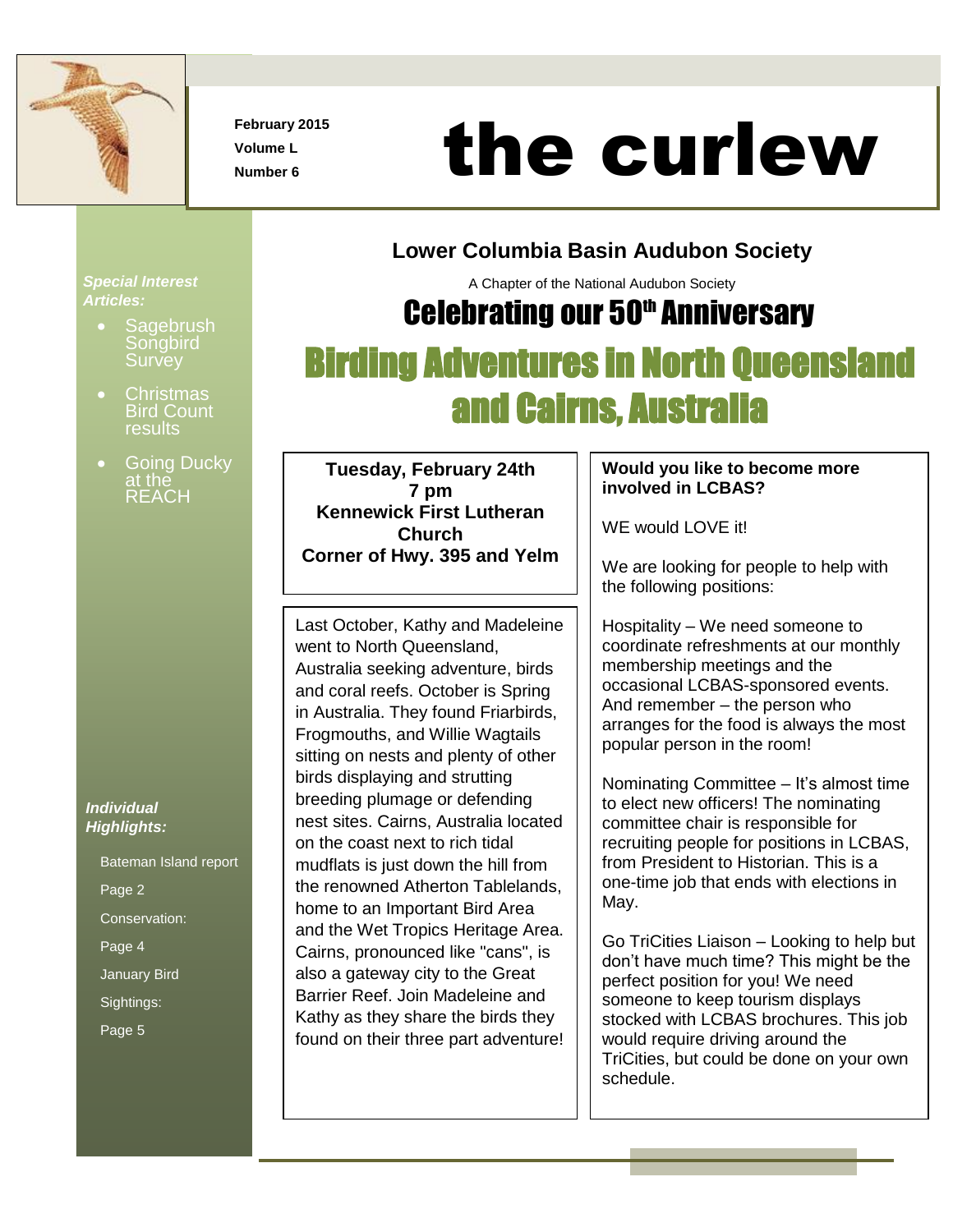the curlew **Page 2 of** 8 and 8 and 8 and 8 and 8 and 8 and 8 and 8 and 8 and 8 and 8 and 8 and 8 and 8 and 8 and 8 and 8 and 8 and 8 and 8 and 8 and 8 and 8 and 8 and 8 and 8 and 8 and 8 and 8 and 8 and 8 and 8 and 8 and 8

# Bateman Island Bird Walk: February, 2015

The forecast for high winds seemed ominous, but we were lucky and our 3-hour walk fitted in nicely between the early morning rain and the gales that blew by noon. The sun came out and we didn't need any gloves! Our overall list was impressive with 55 species, wellpadded with waterfowl: RUDDY DUCK, RING-NECKED DUCK, NORTHERN PINTAIL, GREEN-WINGED TEAL and COMMON GOLDENEYE among the typical duck residents.

The best sighting of the day was a RED-BREASTED MERGANSER off the north end of the island. These are very uncommon and, in some years, might not been sighted at all. We had the opportunity to compare the Redbreasted Merganser with COMMON MERGANSERS which were near the causeway. Just inside the gate was a HERMIT THRUSH making its squealing call that sounds much like a SPOTTED TOWHEE, which we found further along the trail. A large flock of 50+ AMERICAN GOLDFINCH were feeding on knapweed seeds on the causeway. We also found PIED-BILLED GREBE, HORNED GREBE, WESTERN GREBE and three EARED GREBES.

Many SONG SPARROWS and BEWICK'S WRENS were already staking out their territory with full songs. Two adult BALD EAGLES were perched together on a snag in the delta. We speculated that these might be the eagles that have built a nest very close to the nest observed last spring along Hwy 240. Time will tell. Other raptors included NORTHERN HARRIER, RED-TAILED HAWK and MERLIN.

The next Bateman Island Bird Walk is Saturday, March 14 at 8am. Meet in the parking lot of Wye Park near the causeway to the island.

### President's Message with Lori Nelson

Like many birders, I keep a list. I keep just one  $-$  a life list – but I know people who not only keep life lists, but also year lists, yard lists, county lists, state lists, office window lists, lists of birds they've seen from airplanes, and lists of birds they've seen defecating.

We bird watchers can be an obsessive bunch.

Until last month, I kept my life list on a printed copy of the AOU Checklist of the Birds of North America, organized in a three-ring binder. Each bird that I've seen is highlighted in yellow and (usually) annotated with the place and date that I first saw it. The first page is filled with penciled-in totals that track my progress from September 4, 2007 (when I started to keep track) to June 30, 2014.

This winter, I decided that it was time to stop with my  $19<sup>th</sup>$ century version of record-keeping and move into the modern age… I was going to put my list on the computer.

But which program would be best for me?

I checked out ebird first. A lot of birders swear by ebird – and it is really useful for keeping track of birding trips, sharing lists with other birders, and finding productive birding sites. But I was overwhelmed by the enormity of the task, especially the need to include dates and locations for sightings. When I started birding, I just checked off names in my Peterson guide, so I don't have this information for many common species. It became clear very quickly that ebird was not the answer for me.

I also looked at stand-alone computer programs designed

to manage species lists, but in the end I settled on downloading the AOU species list and exporting it to Excel. Yes, it's 2015 and I've made it all the way to the  $20<sup>th</sup>$ century.

I spent several nights hunched over my laptop, transferring information from my analog life list to my digital life list. And something wonderful happened. I re-lived some of the most memorable moments in my bird-watching life.

The Blackburnian warbler I saw while eating a picnic lunch in Pisgah National Forest. Surf scoters I viewed from a ferry while crossing Ocracoke Inlet. A singing Dickcissel I tracked down at my parent's farm in Illinois. The King vulture I spied soaring overhead in Costa Rica.

And I also remembered having fun with other birders. Drinking beers with fellow graduate students after a long day birding on the Outer Banks. Hiking the mountains of Maryland with friends, accompanied by singing Wormeating warblers. Standing on the deck of a cruise ship with my family, searching for Tufted puffins in Glacier Bay.

Whether or not you keep a list – and regardless of how many lists you keep – I hope that you will take a few minutes this month to think about the wonderful experiences that you've had watching and learning about birds.

As I write this, I'm thinking about this morning's fabulous Bateman Bird Walk and I'm thankful that I have the opportunity to build bird-watching memories with you!

Best wishes, Lori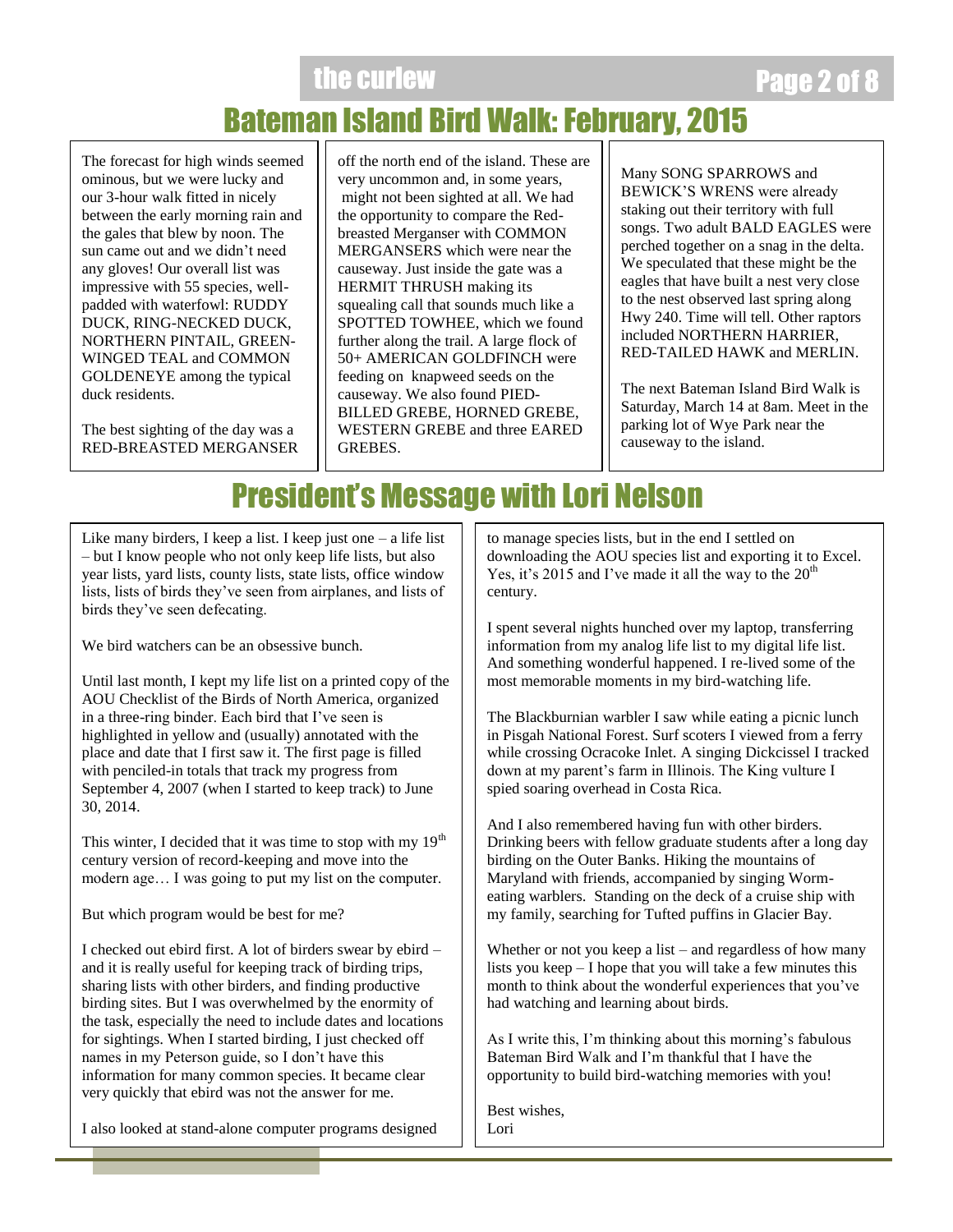# Sagebrush Songbird Survey takes flight! New Survey sites for 2015!

Six other eastern Washington chapters are joining LCBAS, Audubon WA and Washington Department of Fish and Wildlife for our sagebrush shrub-steppe avian census. Exploring all new sites this year, including ones that you can't normally visit, we are targeting three sage obligate species: Sagebrush Sparrow, Sage Thrasher, and Brewer's Sparrow, birds that function as "umbrella" species for the shrub steppe.

The breeding songbird presence data we collect will be housed in eBird, used to validate current distribution models, and to update the WDFW Priority Habitat Species database. Our on-the-ground efforts to improve our understanding of the distribution of sagebrush songbirds will help us track and respond to climate change in the shrub-steppe avian community.

How do **you** get involved? Join volunteers from Lower Columbia Basin and Central Basin for a jam packed day of learning, fun and camaraderie! The **one-day training** consists of both classroom and field instruction.

- NEW Songbird identification class
- NEW Free Larkwire software to practice learning birdsongs
- NEW Field training at WSU with WDFW scientist Matt Vander Haegen to practice our protocol, & record observations
- Learn to navigate to the survey sites with GPS units with Ivar Husa
- NEW Practice entering your field data into eBird
- Form teams to sign up for NEW survey sites and dates. Volunteers will choose one morning per month to perform a field survey in April, May and June.

.



*Sagebrush Sparrow Photo credit: Ivar Husa*

Details for the Lower Columbia Basin Audubon training:

- Date/Time: March 7, 9:30am-3:30pm
- Location: Washington State University Tri-Cities Campus, 2710 Crimson Way, Richland
- Additional workshops held in Wenatchee, March 21, and Spokane, April 4.
- RSVP: [kevblack787@gmail.com](mailto:kevblack787@gmail.com) or [cnorman@audubon.org](about:blank)

"One of the best parts of my spring birding! I can tell you that because of this project, I now have a much improved ear for shrub steppe sparrows." – Cynthia Easterson, PSBO

Come look and listen with us! For more information, schedules, and RSVP: Email Kevin Black, Lower Columbia Basin, [kevblack787@gmail.com](mailto:kevblack787@gmail.com) or Christi Norman, Audubon Washington, [cnorman@audubon.org.](mailto:cnorman@audubon.org)  Watch for Sagebrush Songbird Survey updates at [wa.audubon.org.](http://wa.audubon.org/network-news)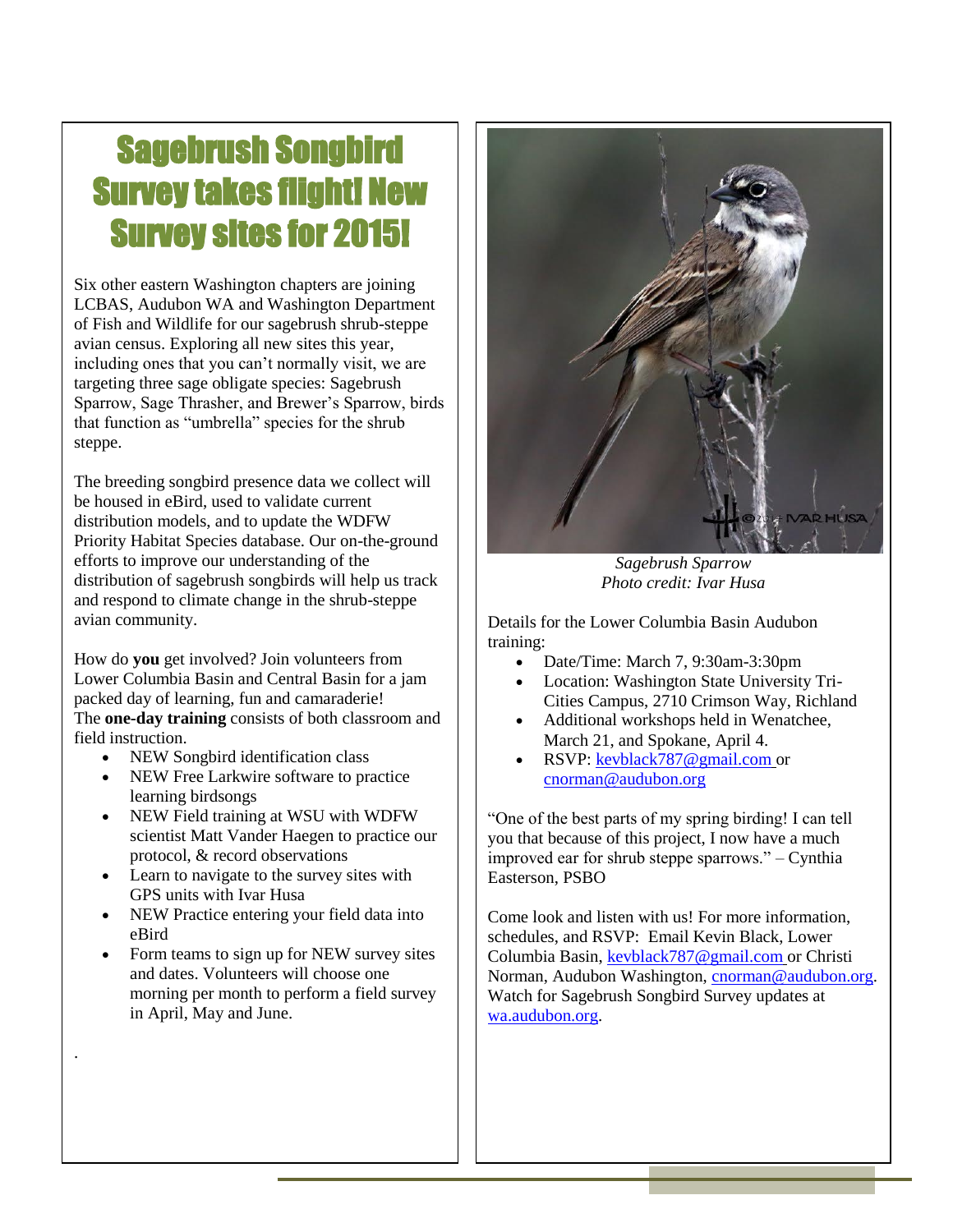### Conservation Report for February 2015

### By Marcie Daines

"Hawai'I Challenge" is a new volunteer program enlisting armchair conservationists around the world to help battle the spread of non-native trees in the spectacular forests of Kaua'i. Resource Mapping, a local aerial imaging business with technology that can expose individual plants in large landscapes, partnered with The Nature Conservancy to take high-resolution photos of some of Hawai'I's most remote native forests to pinpoint the location of invasive trees, esp., the Australian tree fern and the African tulip tree. Thousands of images were provided and Stephanie Tom of the Conservancy found another partner, DigitalGlobe to mobilize volunteers to view satellite images and help identify these trees in 3,000 acres of Kaua'i's forested landscape. One image at a time, the virtual volunteers tagged areas where the trees were found. When this project was completed, 10,638 participants had tagged more than 1.9 million times on suspected forest weeds.

The Australian tree ferns grow above the forest canopy, taking over native trees and also native plants. It is difficult to track them in the steep mountains and remote valleys. Now with a better picture of the full extent of the infestation, the Conservancy can now make a more focused plan to control the invasive trees. This is very important since half of Hawai'i's native forests are gone! Fifty percent of native Hawaiian birds are extinct and another forty percent of the remaining birds are on the endangered species list!! Many of these remaining birds, *Continued on Page 6*

#### **Upcoming events:**

February 21<sup>st</sup>: Going Ducky at the Reach February  $24^{\text{th}}$ : Membership meeting March  $2^{nd}$ : Board Meeting March 7<sup>th</sup>: Sagebrush Songbird Survey training March 14<sup>th</sup>: Bateman Island Walk

Don't forget to check our website [www.lcbas.org](http://www.lcbas.org/) for up to date information. And remember we have a Facebook page at<https://www.facebook.com/lcbas> - you do not have to have a Facebook account to read our page, just put in the address above! **Note that prospective members get three complimentary issues of the Curlew. In order to receive more issue, you must become an LCBAS member.**

#### **Officers**

President – Lori Nelson [\(president@lcbas.org\)](mailto:president@lcbas.org) Vice President – Vacant Treasurer – Madeleine Brown [\(treasurer@lcbas.org\)](mailto:treasurer@lcbas.org) Secretary - Debbie Berkowitz [\(secretary@lcbas.org\)](mailto:secretary@lcbas.org)

#### **Standing Committees**

Birding Events - Barb Clarke [\(birdingevents@lcbas.org\)](mailto:birdingevents@lcbas.org) Communications - Joe Lelli (Curlew) [\(curlew@lcbas.org\)](mailto:curlew@lcbas.org) Conservation – Marcie Daines [\(conservation@lcbas.org\)](mailto:conservation@lcbas.org) Education - Cherie Baudrand [\(education@lcbas.org\)](mailto:education@lcbas.org) Finance – Fundraising – Charlotte Reep Membership – Kevin Black, Rich Barchet [\(membership@lcbas.org\)](mailto:membership@lcbas.org) Program – Ivar Husa [\(programs@lcbas.org\)](mailto:programs@lcbas.org)

#### Special Committees

Audubon Adventures - Eileen Kennedy Book Sales - Kathy Criddle Christmas Bird Count - Dana Ward [\(christmasbirdcount@lcbas.org\)](mailto:christmasbirdcount@lcbas.org) Friends of McNary Liaison - Greg Greger Hospitality – Carolyn Jones Nature Trail - Publicity –Charlotte Reep Website - Ed Rykiel [\(webmaster@lcbas.org\)](mailto:webmaster@lcbas.org)

# IMPORTANT NEWSLETTER INFO

**CURLEW ADDRESS LABEL:** The postal address label on your CURLEW newsletter shows the year/month your subscription expires. Please renew your subscription on or before the month your subscription expires to continue to receive the Curlew without interruption. Renewing online is easy, quick and safe: http://lcbas.org/JoinLCBAS.html

**eCURLEW SUBSCRIBERS:** Subscribers that receive The Curlew via eMail are not alerted to the impending expiration of their subscription by a date on an address label. However, the LCBAS Subscriptions Administrator will send eMail alerts to let you know of an impending or actual expiration of your subscription. Please renew your subscription on or before the month your subscription expires to continue to receive the Curlew without interruption. Renewing online is easy, quick and safe: http://lcbas.org/JoinLCBAS.html

**IF YOU RECEIVE THE CURLEW BY EMAIL:** Please let us know when your email address has changed by notifying Rich Barchet at [subscriptions@lcbas.org](mailto:subscriptions@lcbas.org) so that your subscription is not interrupted.

**IF YOU RECEIVE THE CURLEW BY MAIL:** If your mailing address has changed or is going to change, please notify Rich Barchet at subscriptions@lcbas.org with any address changes. Or mail changes to PO Box 1900, Richland, WA 99352, Attention: Rich Barchet, LCBAS Subscriptions Administrator.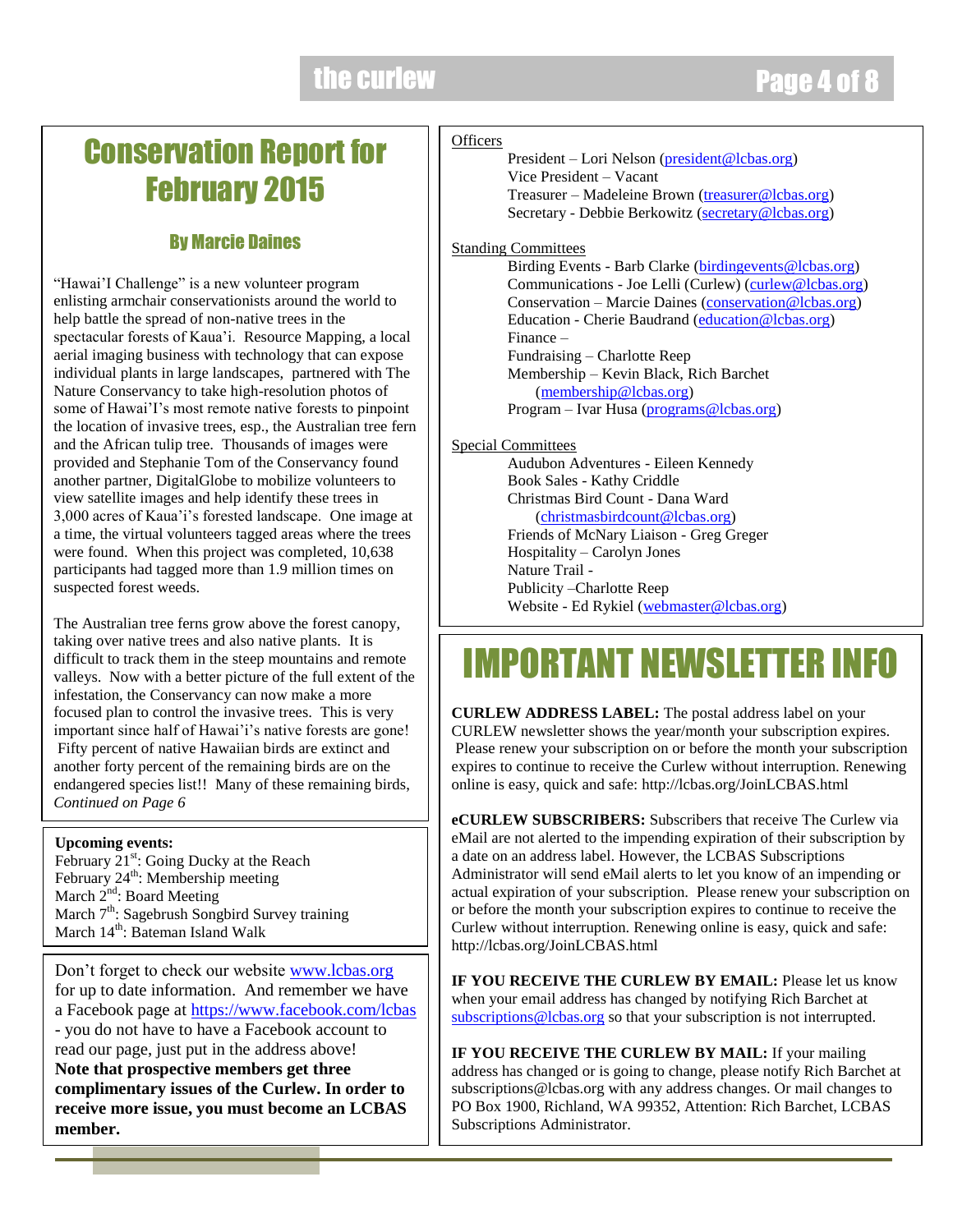## Bird Sightings for January 2015

#### By Kathy Criddle (filling in for Lannie Smith)

**North Richland and Richland Columbia River Parks** Jane and Keith Abel reported seeing yard birds American Goldfinch and House Finch, Spotted Towhee, Mourning Dove, Dark-eyed Junco, Pine Siskin, Red Breasted Nuthatch, Rubycrowned and Golden-crowned Kinglets, Brown Creeper, Downy Woodpecker, Cedar Waxwing and Western Screech Owls, screeching in early evening.

At Leslie Groves Park they saw Mallard, American Wigeon, Common Goldeneye and Barrow's Goldeneye, Bufflehead, Ring-necked Duck, Gadwall, Green-winged Teal, Redhead, Canvasback, Scaup, Hooded Merganser, Pintail and a hybrid American Wigeon X Eurasian Wigeon. Pied-billed Grebe, Horned Grebe and on the last day of January we found a flotilla of five Common Loons.

Also seen in or near Leslie Groves Park were Merlin, American Kestrel, Red-tailed Hawk, Northern Harrier, Cooper's and Sharp-shinned Hawks and Bald Eagles as well as Spotted-Towhee, Downy Woodpecker, Northern Flicker (Yellow-shafted as well as red,) Bewick's Wren, Hermit Thrush, Varied-thrush, American Robin, House Finches, Rubycrowned Kinglet , Song Sparrow, Eurasian Collared-Dove and Mourning Dove, Cedar Waxwing, California Quail, Yellowrumped Warbler. They report the Red-winged blackbirds are beginning to arrive.

Laurie Ness and Patrick found 2 Pine Grosbeaks in North Richland near Snyder Rd.

#### **Rancho Reata and Amon Creek Natural Preserve**

Neil and Sharon Ofsthun's January backyard count yielded Western Screech Owl, Spotted Towhee, Eurasian Collared-Dove, Mourning Dove, Northern Flicker, Red-tailed Hawk, Downy Woodpecker, Cedar Wax Wings, Great Horned Owl, Varied Thrush, and Northern Harrier.

#### **South Richland, Johnson Park and Badger Mountain**

Lisa Hill's invitation to walk in Johnson Park brought five birders on the lookout for some target birds. They found Purple Finch and a Bohemian Waxwing which was a real treat among many robins. Other good finds were Northern Shrike, Pacific Wren, White-throated Sparrow, Golden-crowned Sparrow and Fox Sparrow.

Kathy Criddle had Pine Siskins in her South Richland yard late in the month. On Bateman Island she saw a Ring-necked Pheasant.

#### **Kennewick**

Laurie Ness found a Say's Phoebe along with a Pine Siskin off Badger Road in Kennewick.

#### **Finley and Horse Heaven Hills**

Ivar Husa found Rough-legged Hawks, American Kestrels and Red-tailed Hawks in the hills by the Nine-Canyon Wind Project area.

#### **McNary National Wildlife Refuge and Walla Walla River Delta**

January 24, Dana Ward birded below the McNary Dam in their wildlife park and saw the following birds: Cooper's Hawk, Swaninson's Hawk, Red-tailed Hawk, Rough-Legged Hawk, Bald Eagle, Cedar Waxwing (40+), Song Sparrow, Golden-crown Sparrow, White Crown Sparrow, Savannah Sparrow, American Robin, Spotted Towhee, Hooded Merganser, Mallard, Wood Duck, Ring-Necked Duck, Gadwall, American Wigeon, Bufflehead, Common Goldeneye, American Coot, Pie-billed Grebe, Double-crested Cormorant, American Pelican, Raven, Black-billed Magpie, Yellow-rump Warbler, Oregon Junco, Red-shafted Flicker

Kevin Black and James Cleaver found the Black-headed Gull near Umatilla on separate occasions. Kevin also saw it with Ring-Billed Gulls, a couple Mew Gulls, a third cycle Thayer's Gull and California Gulls.

#### **Pasco and Franklin County**

Ivar Husa birded Sacajawea Park on January 31 and saw Bald Eagle, Red-tailed Hawk, Great Blue Heron, Song Sparrows, American Coot, Mallard, Ring-necked Duck, Canvasback, American Wigeon, Downy Woodpecker, California Quail, Eurasian Starlings, Bufflehead, Hooded Mergansers, Canada Goose , American Pelican, Common Merganser, Northern Shoveler, Northern Flickers, Belted Kingfisher, Black-billed Magpie and Red-winged Blackbirds. On a trip to Windust Park and the Lost Island HMU and Big Flats HMU, Kevin Black found American Tree Sparrows, Savannah Sparrows and Lincoln Sparrows and also a Say's Phoebe and a Short-eared Owl.

#### **Various Locations**

Bob Woodley listed his sightings in chronological order, so I decided to report it that way with some editing!

On Jan.1, Bob and his wife, Pat, checked Leslie Groves Park to determine if the White-fronted goose had remained and it had. Also present were two drake Redheads. This species is sometimes difficult to find locally.

On Jan.2, we found a Northern Shrike along Snively Rd. and both Common and Hooded Mergansers in good numbers above Horn Rapids dam.

One Glaucous Gull was seen on the ice among many common gulls upstream of the Bateman Island causeway on Jan.10,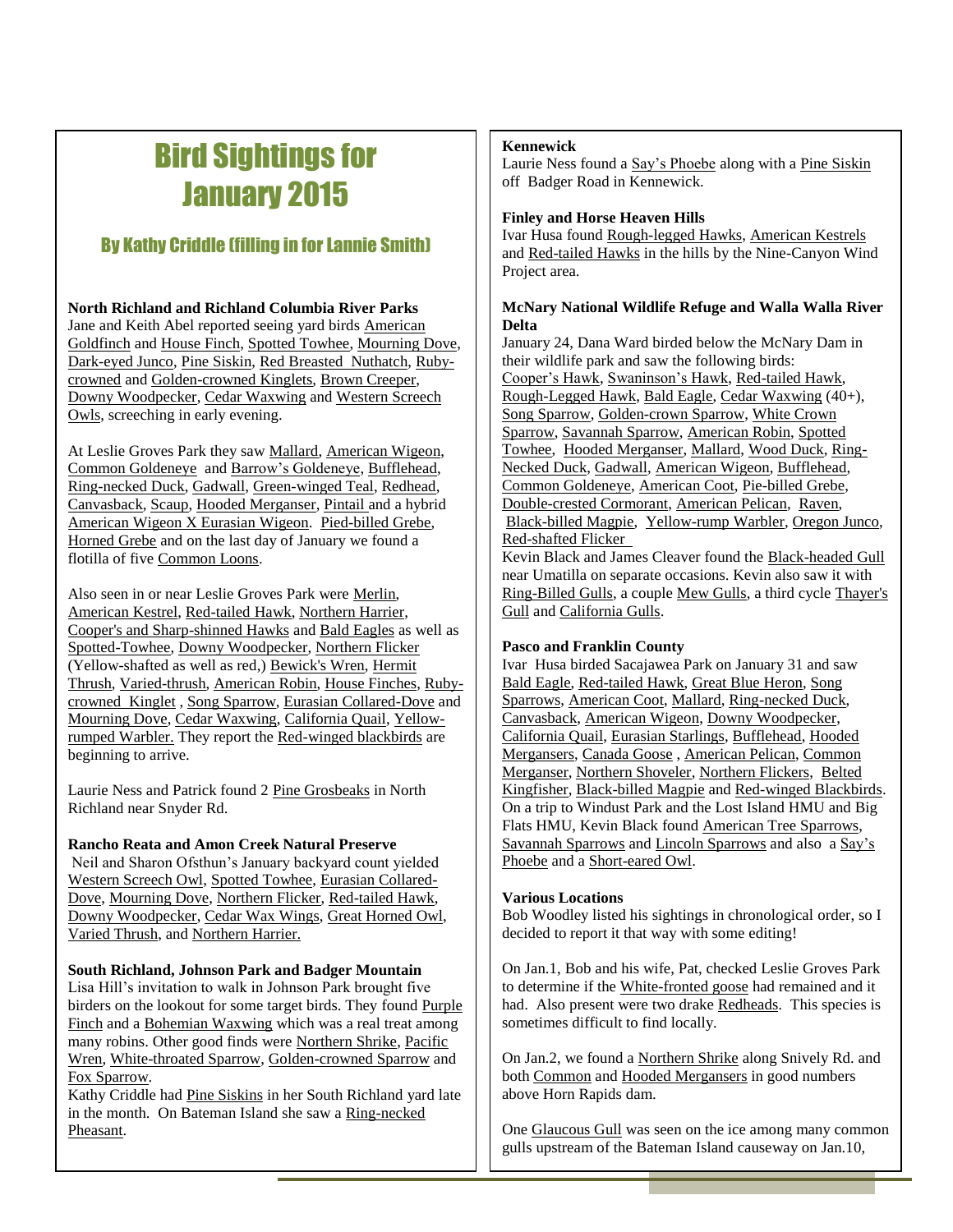### the curlew

### Page 6 of 8

curlew

and downstream off Columbia Park were three Western Grebes.

Two Great Egrets were present on the Yakima delta on Jan.18, a surprise for winter.

On Jan.25, Two-Rivers Park yielded a Brown Creeper, and at least one each of Goldencrowned Kinglets and Black-capped Chickadees in a flock of small birds that surrounded our car.

Lastly, on Jan.29, they were very impressed by a flock of from 30 to 40 Tundra Swans at the McNary NWR. On the way home on that date, they discovered a lone Pacific Loon about midway in the Columbia River off Columbia Park, a very nice way to end the month. Cheers, Bob Woodley

Clarifications and corrections are appreciated as is Lannie Smith who does a superb job with this arduous report each month! I hope I have a done reasonable job and not missed or messed up too many of your sightings! -Kathy Criddle

Please contribute your sightings to our newsletter! Call them in to 545-4898, post them online at LCBirds2, or email to lanirock@charter.net

### Going Ducky! Ducks and Winter Water Birds

Feb 21<sup>st</sup> 10:30am—3:30pm

 $\overline{\phantom{a}}$ 

As part of its  $50<sup>th</sup>$  anniversary year, the Lower Columbia Basin Audubon Society will host a day at the REACH! Celebrating the birds of winter, especially ducks. Get your bird ID questions ready. Families are especially encouraged to attend.

**Admission:** Adults \$8 Students, Seniors & Military \$6 Kids 5 and under are FREE REACH members Free **FIRST 100 PEOPLE to Mention Lower Columbia Basin Audubon get FREE Admission!** (Excluding REACH Members)

#### **Conservation**

*Continued from page 4*

as well as other wildlife, rely on native forests for survival, so you can understand how useful this satellite venture is for conservation in Hawa'i and new promises for other uses.

*The Nature Conservancy, Winter 2015 nature.org/legacy* 

HEADS UP!!! Check out Audubon's completely re-imagined website at [www.audubon.org.](http://www.audubon.org/) It includes: a new mobile-friendly bird guide, simple instructions and testimonials from birders, and on the ground conservation work throughout the Americas.

Also $\sim$ See the American Bird Conservation magazine for it's  $20<sup>th</sup>$ Anniversary and new film at: [www.abcbirds.org/20yrs/index.html.](http://www.abcbirds.org/20yrs/index.html)

### Wings Across the Big Sky

#### **JUNE 5 - 7, 2015 --- HELENA, MONTANA**

The Helena-based local chapter, Last Chance Audubon Society, has been busy planning a spectacular event for June 2015! Janice Miller and Jo Lace, the LCAS festival co-chairs, have surprises lined up for all attendees and we certainly hope you're planning to join us. Our visits to the Red Lion Colonial Inn have resulted in securing wonderful space for our meetings, meals and speaker events. The open space and easy access to major roads will enhance our festival and field trip experiences. The LCAS Chapter has hinted at fabulous birding tours—possibly river floats, as well as non-birding trips such as a historical tour of Helena and a trip to a local arts center. Each month we will continue to feature developing news on the 2015 Bird Festival. Stay tuned as next month we'll tantalize you with a glimpse of some birding field trip destinations! For more information contact Montana Audubon's Bird Festival Coordinator, Cathie Erickson[:cerickson@mtaudubon.org.](mailto:cerickson@mtaudubon.org) Please feel free to call the [Montana Audubon](mailto:mtaudubon@mtaudubon.org) office at 406.443.3949 with any

questions.

The January 3, 2015 Christmas Bird Count results have been submitted to National Audubon. We had 73 observers in the field and 5 support staff at the Grange. This is the largest number of observers for any eastern Washington count and is only exceeded by the larger population areas of Tacoma and Seattle for the entire state! Thank you for your participation. The following information is provided for your edification:

Over the years members have asked that the entire results of the Christmas Bird Count be listed in the Curlew. **These are on the next page**. To summarize the results, we had 106 species this year and over 68 thousand birds counted. We had 17 record high maximum species observed this count. Some of the more interesting record highs were Snow Goose at 161; Ringnecked Duck at 1,230; Bufflehead at 682; Great Egret at 22 observed; Merlin at 9; Eurasian Collard-dove with 431 noted; Downy Woodpecker at 39; Northern Flicker at 464; Hermit Thrush with 37; Spotted Towhee at 139 and Purple Finch at 31 sighted. Of particular interest was the sighting of our first Swamp Sparrow and a rare sighting of a Hairy Woodpecker as well as Evening Grosbeak. Please look at the checklist and note that the column headed with **Max/year** denotes maximum number of birds counted and the year that count was made.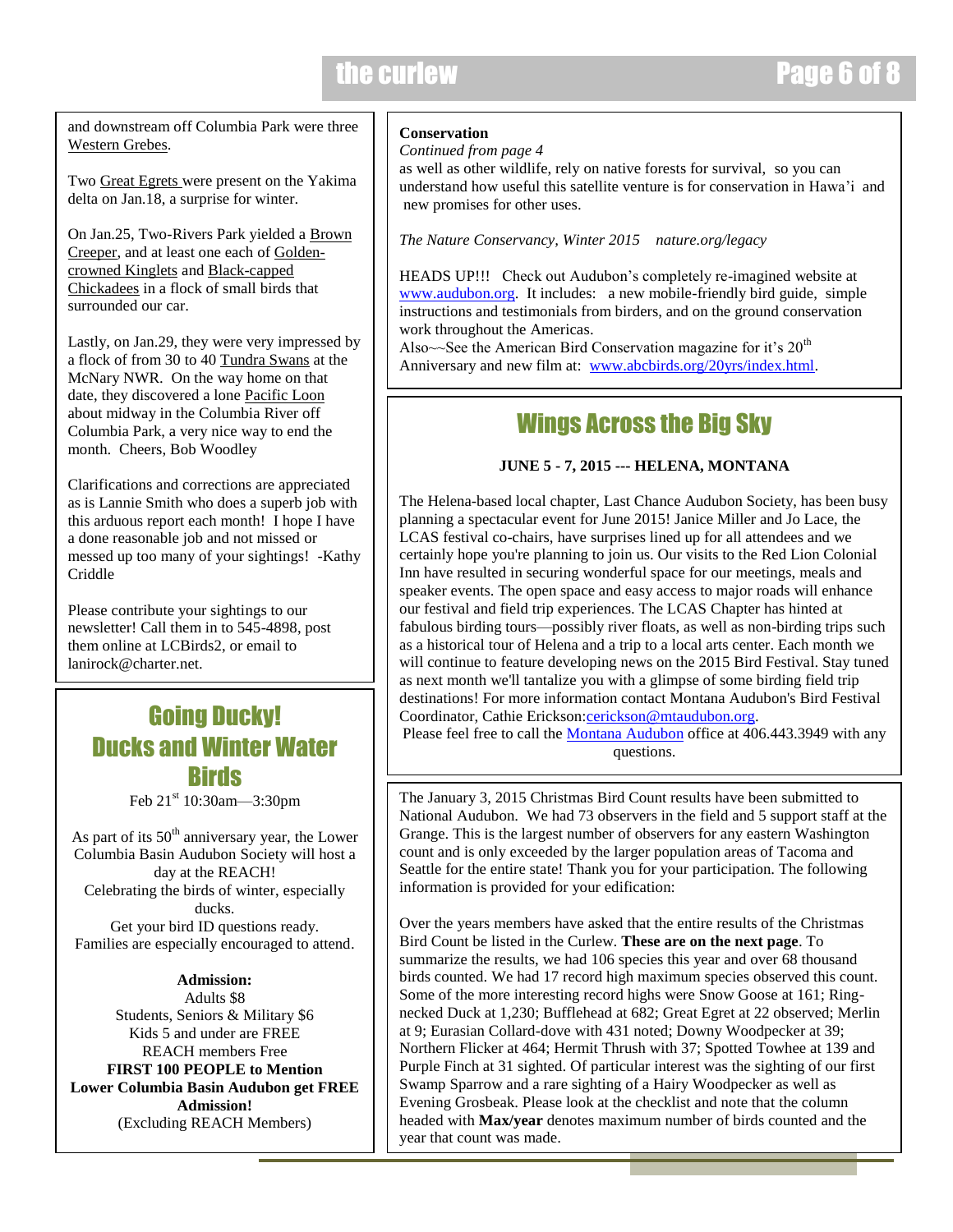## the curlew

## Page 7 of 8

curlew

#### **Christmas Bird Count Results January 3, 2015**

| Participants: 73                   | <b>Party Hours and Distance:</b><br>Car distance: 524 miles |            |                               |                | Car hours: 62 Foot distance: 86 miles Foot hours: 87 |                               |                   |            |
|------------------------------------|-------------------------------------------------------------|------------|-------------------------------|----------------|------------------------------------------------------|-------------------------------|-------------------|------------|
| Checklist                          |                                                             |            |                               |                |                                                      |                               |                   |            |
| <b>Species</b>                     | <b>Number</b>                                               | Max/year   | <b>Species</b>                | <b>Number</b>  | Max/year                                             | <b>Species</b>                | <b>Number</b>     | Max/year   |
| <b>Greater White-fronted Goose</b> | $\overline{4}$                                              | 14/2005    | Sharp-shinned Hawk            | 21             | 34/2007                                              | <b>Brown Creeper</b>          | <b>Count Week</b> | 14/1985    |
| Snow Goose                         | 161                                                         | 161/2015   | Cooper's Hawk                 | 20             | 20/2015                                              | Bewick's Wren                 | 27                | 47/1977    |
| <b>Cackling Goose</b>              | 2292                                                        | 2292/2015  | Northern Goshawk              | $\mathbf{1}$   | 2/2011                                               | Pacific Wren                  | $\overline{1}$    | 11/2013    |
| Canada Goose                       | 11749                                                       | 25567/1947 | <b>Red-tailed Hawk</b>        | 92             | 139/2009                                             | Marsh Wren                    | 12                | 22/2001    |
| Swan sp.                           | 1                                                           | 1/2015     | Rough-legged Hawk             | 3              | 13/1986                                              | Golden-crowned Kinglet        | 22                | 62/2002    |
| Wood Duck                          | 175                                                         | 247/2007   | Hawk species                  | $\overline{1}$ | 5/2004                                               | Ruby-crowned Kinglet          | 32                | 45/2006    |
| Gadwall                            | 410                                                         | 905/1984   | <b>American Kestrel</b>       | 63             | 94/2007                                              | <b>Townsend's Solitaire</b>   |                   | 4/1981     |
| Eurasian Wigeon                    | 3                                                           | 4/2007     | Merlin                        | 9              | 9/2015                                               | <b>Hermit Thrush</b>          | 37                | 37/2015    |
| American Wigeon                    | 7744                                                        | 7744/2015  | Peregrine Falcon              |                | 4/2013                                               | American Robin                | 2961              | 10127/2001 |
| Mallard                            | 10772                                                       | 10772/2015 | Falcon species                | 1              | 1/2015                                               | Varied Thrush                 | 59                | 72/2007    |
| Northern Shoveler                  | 62                                                          | 426/2005   | Virginia Rail                 | 12             | 15/1997                                              | <b>European Starling</b>      | 6507              | 28575/1980 |
| <b>Northern Pintail</b>            | 96                                                          | 339/2012   | American Coot                 | 6615           | 10696/2006                                           | Cedar Waxwing                 | 425               | 517/2008   |
| Green-winged Teal                  | 156                                                         | 4083/1979  | Killdeer                      | 9              | 114/1998                                             | Yellow-rumped Warbler         | 473               | 828/2012   |
| Canvasback                         | 24                                                          | 515/2010   | Wilson's Snipe                | 1              | 13/2004                                              | Spotted Towhee                | 139               | 139/2015   |
| Readhead                           | 160                                                         | 558/1979   | Mew Gull                      | $\overline{2}$ | 6/2009                                               | Savannah Sparrow              | 10                | 37/2010    |
| Ring-necked Duck                   | 1230                                                        | 1230/2015  | Ring-billed Gull              | 651            | 2147/2012                                            | Fox Sparrow                   | $\overline{7}$    | 16/1970    |
| <b>Greater Scaup</b>               | 73                                                          | 182/2007   | California Gull               | 241            | 1226/2002                                            | Song Sparrow                  | 510               | 510/2015   |
| Lesser Scaup                       | 884                                                         | 2574/112   | <b>Herring Gull</b>           | 12             | 163/1995                                             | Lincoln's Sparrow             | 11                | 11/2015    |
| Scaup species                      | 59                                                          | 257/2002   | Thayer's Gull                 | 12             | 51/1998                                              | Swamp Sparrow                 | -1                | 1/2015     |
| <b>Bufflehead</b>                  | 682                                                         | 682/2015   | Glaucous-winged Gull          | 144            | 144/2015                                             | Harris's Sparrow              |                   | 5/1987     |
| Common Goldeneye                   | 382                                                         | 2251/2001  | <b>Gull Species</b>           | 1015           | 3685/2004                                            | White-crowned Sparrow         | 1865              | 2418/2010  |
| Barrow's Goldeneye                 | 16                                                          | 39/1996    | Rock Pigeon                   | 654            | 1913/2010                                            | <b>Golden Crowned Sparrow</b> | 13                | 29/2011    |
| <b>Hooded Merganser</b>            | 86                                                          | 103/2011   | Eurasian Collard-Dove         | 431            | 431/2015                                             | Dark-eyed Junco               | 1458              | 1582/2014  |
| Common Merganser                   | 119                                                         | 237/2012   | <b>Mourning Dove</b>          | 497            | 1539/2008                                            | Red-winged Black Bird         | 233               | 1317/1998  |
| <b>Ruddy Duck</b>                  | 9                                                           | 50/2009    | <b>Barn Owl</b>               |                | 4/2002                                               | Western Meadowlark            | 40                | 542/2004   |
| <b>Rick-necked Pheasant</b>        | 12                                                          | 197/73     | Western Screech-Owl           |                | 7/1995                                               | Brewer's Blackbird            | 254               | 1642/2002  |
| California Quail                   | 423                                                         | 1184/2006  | <b>Great Horned Owl</b>       | $\overline{7}$ | 11/2009                                              | Pine Grosbeak                 | 10                | 12/1974    |
| Common Loon                        | 27                                                          | 34/2013    | Northern Saw-whet Owl         | $\mathbf{1}$   | 5/2013                                               | Purple Finch                  | 31                | 31/2015    |
| Pied-billed Grebe                  | 97                                                          | 157/2011   | <b>Belted Kingfisher</b>      | 20             | 21/1992                                              | House Finch                   | 1547              | 1901/2003  |
| <b>Horned Grebe</b>                | 60                                                          | 129/2013   | Downy Woodpecker              | 39             | 39/2015                                              | Pine Siskin                   | 11                | 44/2009    |
| <b>Eared Grebe</b>                 | 6                                                           | 23/2013    | Hairy Woodpecker              | 1              | 3/1974                                               | American Goldfinch            | 472               | 850/2007   |
| Western Grebe                      | 18                                                          | 41/1979    | Northern Flicker              | 464            | 464/2015                                             | <b>Evening Grosbeak</b>       | $\overline{1}$    | 262/1991   |
| American White Pelican             | 66                                                          | 86/2008    | Northern Shrike               | 5              | 9/1978                                               | <b>House Sparrow</b>          | 462               | 1717/2003  |
| Double-crested Cormorant           | 283                                                         | 982/2007   | <b>Black-billed Magpie</b>    | 316            | 893/2006                                             |                               |                   |            |
| Great Blue Heron                   | 57                                                          | 60/2001    | American Crow                 | 483            | 595/2014                                             | <b>Total Individuals</b>      | 68,307            |            |
| <b>Great Egret</b>                 | 22                                                          | 22/2015    | Common Raven                  | 38             | 104/2003                                             |                               |                   |            |
| Black-crowned Night-heron          | 12                                                          | 76/2013    | <b>Horned Lark</b>            | 27             | 1531/2009                                            | <b>Total Species Reported</b> | 106               |            |
| <b>Bald Eagle</b>                  | 44                                                          | 92/2010    | <b>Black-capped Chickadee</b> | 41             | 126/2006                                             |                               |                   |            |
| Northern Harrier                   | 20                                                          | 60/2009    | <b>Red-breasted Nuthatch</b>  | 5              | 31/2013                                              |                               |                   |            |